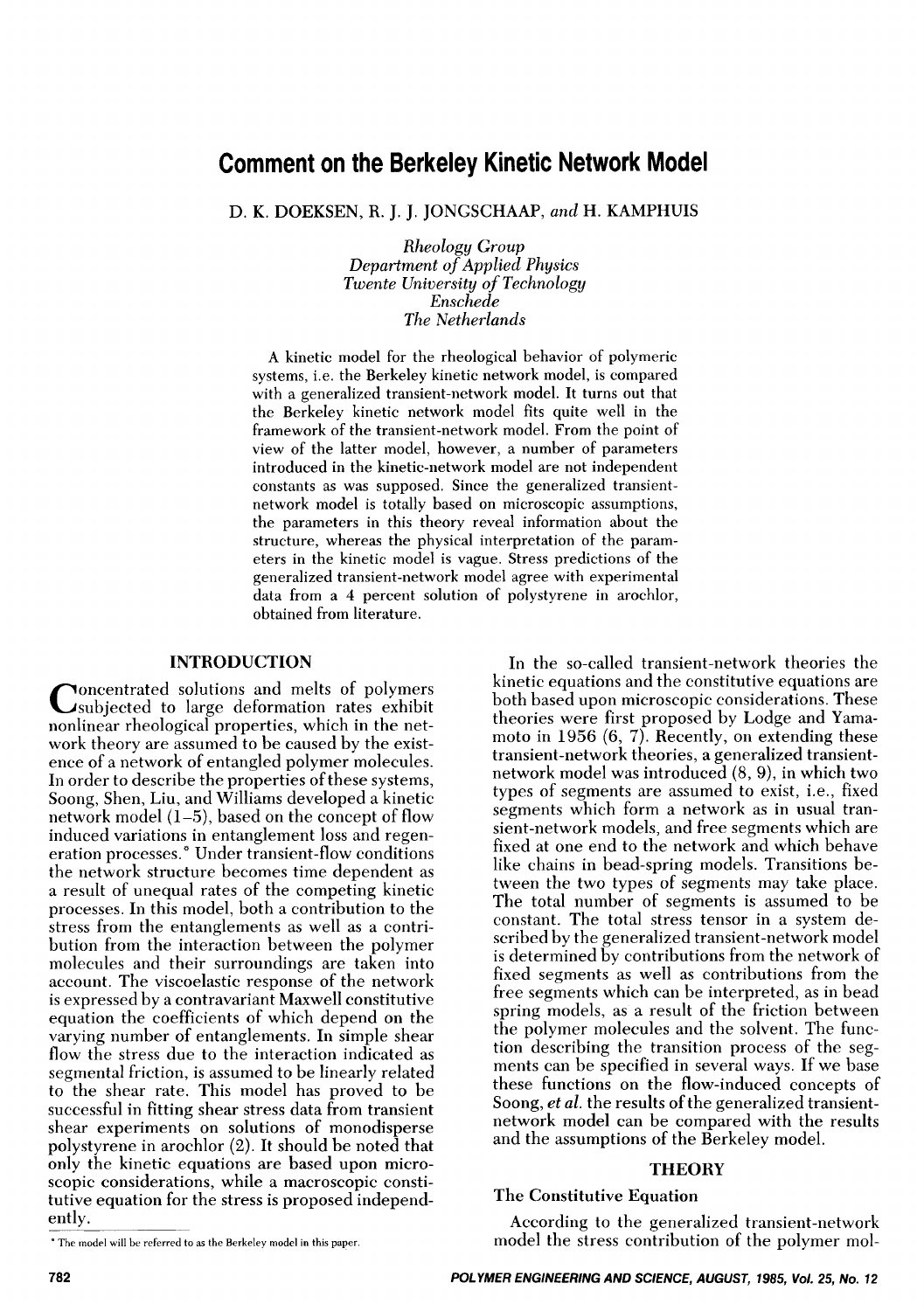ecules consists of two parts:

$$
\underline{T}_p = \underline{T}_1 + \underline{T}_2 \tag{1}
$$

where  $T_1$  is the stress resulting from the segments that belong to the network and  $T_2$  is the contribution to stress from segments that have been lost from the network.

In this model all segments are considered to behave like Gaussian springs, with modulus *H* and end-to-end vector q. So we have:

$$
T_i = -N_i k T_1 + N_i H < q \, q > i \qquad (i = 1, 2) \quad (2)
$$

*N,* is the number of segments of type *i,* per unit volume, **k** is Boltzmann's constant, *T* the absolute temperature and <..> an average with respect to the normalized distribution function of segments of type *i:* 

$$
\int \psi_i (q, t) d^3q = 1 \tag{3}
$$

The balance equations that govern the time dependence of the total segment densities  $N_i \psi_i(q, t)$ are equations of continuity in q-space, supplemented by terms describing transitions between the two types of segments:

$$
\frac{\partial N_1 \psi_1}{\partial t} = -\text{div } N_1 \psi_1 \dot{q}_1 + g \psi_2 - h \psi_1 \qquad (4)
$$

$$
\frac{\partial N_2 \psi_2}{\partial t} = -\text{div } N_2 \psi_2 \dot{q}_2 - g \psi_2 + h \psi_1 \qquad (5)
$$

The transition parameters g and *h* are assumed to be independent of *q.* However, they may depend upon global properfies such as segmental concentrations, stresses, and the rate-of-strain tensor.

Affine motion is assumed for the fixed segments:

$$
\dot{\underline{q}}_1 = \underline{L} \cdot \underline{q}_1 \tag{6}
$$

where  $L$  is the macroscopic velocity gradient. In the case of free segments, similar to the elastic dumbbell model, we have:

$$
\dot{q}_2 = L \cdot \underline{q}_2 - \frac{2kT}{\zeta} \frac{\partial}{\partial \underline{q}} \ln \frac{\psi_2}{\psi_0} \bigg|_{\underline{q}_2} \tag{7}
$$

In this equation  $\zeta$  is a friction constant and  $\psi_0$  the equilibrium distribution:

$$
\psi_0 = \left(\frac{H}{2\pi kT}\right)^{3/2} \exp\left(-\frac{Hq^2}{2kT}\right) \tag{8}
$$

The kinetic equation for the segment concentrations is derived by integrating *Eqs 4* and *5:* 

$$
\frac{dN_1}{dt} = \frac{-dN_2}{dt} = g - h \tag{9}
$$

By multiplying *Eqs 4* and *5* with *qq,* substituting *Eqs 6* and *7* and using *Eq* 2, constitutive equations for the partial stresses are obtained:

$$
\frac{\delta}{\delta t} T_1 + h_1 T_1 - g_2 T_2 = 2N_1 k T D \qquad (10)
$$

$$
\frac{\delta}{\delta t} T_2 + (g_2 + \lambda^{-1}) T_2 - h_1 T_1 = 2N_2 k T D \quad (11)
$$

with  $g_i = g/N_i$ ,  $h_i = h/N_i$  (*i* = 1, 2) and  $\lambda = \zeta/4H$ , a time constant similar to the one in the elastic dumbbell model. The convected derivative is defined as:

$$
\frac{\delta}{\delta t} \mathbf{A} = \frac{d}{dt} \mathbf{A} - \mathbf{L} \mathbf{A} - \mathbf{A} \mathbf{L}^T \tag{12}
$$

# Kinetic Functions

In order to apply *Eqs* 9 to *11,* functions g and *h*  still need to be specified. Since we want to discuss the assumptions and predictions of the Berkeley kinetic network model, g and *h* will be based upon the kinetic assumptions of this model. The creation of fixed segments in this model is assumed to be effective through random thermal diffusion whereas the loss of fixed segments is assumed to be caused by the imposed flow. This results in:

$$
\frac{dN_1}{dt} = \frac{K_c}{\Lambda^m} N_{10} - \frac{K_c}{\Lambda^m} N_1 - K_1 \dot{\gamma}^m N_1 \qquad (13)
$$

in which  $K_c$  and  $K_1$  are constants,  $\Lambda$  is a diffusion time,  $m$   $(\leq)$  is a parameter sensitive to the elastic nature of the polymer, and  $N_{10}$  denotes the equilibrium value\*\* of the number of fixed segments.

In the Berkeley model the first two terms on the right-hand side of *Eq 13* are considered as a creation function and the last term as an annihilation function. In the present model, however, the creation and loss terms are signed positive and negative respectively and are assumed to have non-zero

respecively and are assumed to have non-zero  
equilibrium values. Therefore we choose:  

$$
g = \frac{K_c}{\Lambda^m} N_{10}
$$
 (14)

$$
h = \left(\frac{K_c}{\Lambda^m} + K_1 \dot{\gamma}^m\right) N_1 \tag{15}
$$

Expressed in equilibrium values and dimensionless parameter sets, *Eqs 14* and *15* become:

$$
g = g_{10} N_{10} \tag{16}
$$

$$
h = h_{10} N_{10} (1 + \tilde{\gamma}^m) x \qquad (17)
$$

with:

$$
g_{10} = h_{10} = \frac{K_c}{\Lambda^m} \tag{18}
$$

$$
\tilde{\gamma} = a\dot{\gamma}h_{10}^{-1} \tag{19}
$$

$$
a = \frac{K_c}{\Lambda^{m-1}} \left(\frac{K_1}{K_c}\right)^{1/m} \tag{20}
$$

$$
x = \frac{N_1}{N_{10}}\tag{21}
$$

## The Transient Network Limiting Case

Since the constitutive equation according to the Berkeley model is of the Maxwell type, we consider

*POLYMER ENGINEERING AND SCIENCE, AUGUST, 7985, Vol. 25, No. 12* **783** 

<sup>\*\*</sup> The zero index is used in this paper to denote the equilibrium value of the **corresponding symbol.**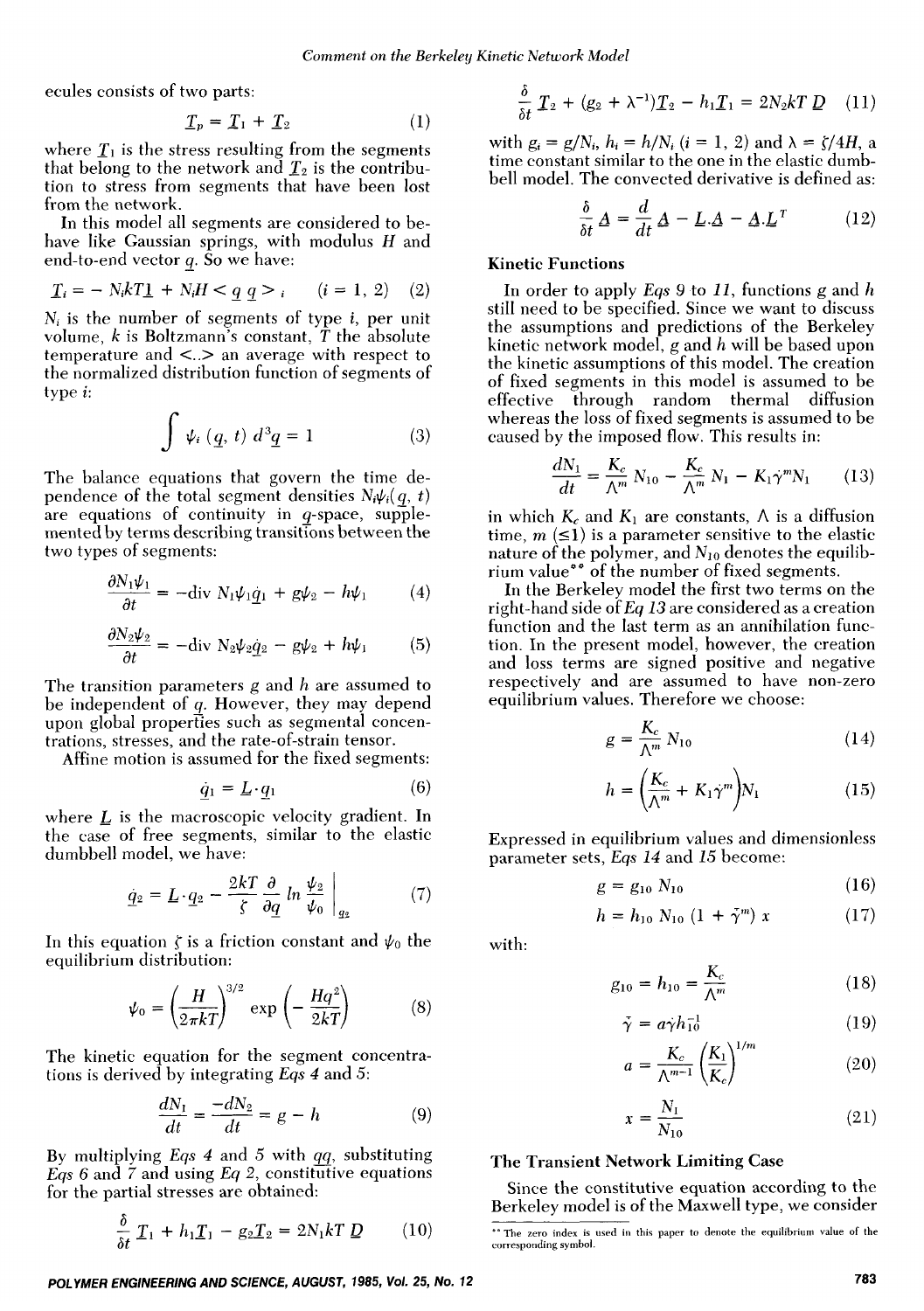the limiting case of the generalized transient-network model in which the constitutive equations *(Eqs 10* and *11* ) also reduce to one equation of the Maxwell type. This is the case if the friction coefficient  $\zeta$  and thus  $\lambda$  are zero; then the free segments adopt their equilibrium distribution instantaneously after creation. It then follows from *E9* 7 that  $\psi_2 = \psi_0$ , in accordance with the common transientnetwork theories (6, 7). Since  $\underline{T}_2 = \underline{0}$ , we have  $T_p = T_1$ . In this case *Eq 10* reduces to:

$$
\frac{\delta}{\delta t} T_p + h_1 T_p = 2N_1 k T D \qquad (22)
$$

In the Berkeley model the network stress is based upon the Maxwell type constitutive equation:

$$
\frac{\delta}{\delta t} T_p + \frac{1}{\lambda_{\text{ent}}^0} \frac{N_1}{N_{10}} T_p = 2 \frac{\eta_{\text{ent}}^0}{\lambda_{\text{ent}}^0} D \tag{23}
$$

In this equation the parameters  $\lambda_{ent}^0$  and  $\eta_{ent}^0$  are introduced as *constants,* which should be fitted independently. Since *Eqs 22* and *23* should give an equivalent description of the rheological behavior of the network it follows that  $\lambda_{ent}^0$  and  $\eta_{ent}^0$  should be related to  $h_1$  and  $N_1kT$ . From *Eqs 14, 15, 22, and 23* we obtain:

$$
\lambda_{\text{ent}}^0 = \left( \left( \frac{K_c}{\Lambda^m} + K_1 \dot{\gamma}^m \right) \frac{N_1}{N_{10}} \right)^{-1} \tag{24}
$$

$$
\eta_{\text{ent}}^0 = N_1 k T \lambda_{\text{ent}}^0 \tag{25}
$$

We thus see that from the point of view of the transient-network theory the quantities  $\lambda_{ent}^0$  and  $\eta_{\text{ent}}^0$  cannot be considered as independent constants.

#### **MODEL PREDICTIONS**

#### Linear Viscoelasticity

The linear viscoelastic behavior is determined by linearization of *Eqs* 9 to *11.* From *Eq* 9 it follows that:

$$
g_{20}N_{20} = h_{10}N_{10} \tag{26}
$$

Using *Eqs 1* and *26,* the complex viscosity is obtained from *Eqs 10* and *11:* 

$$
\eta^*(i\omega) = \frac{\lambda_1 G_1}{1 + i\omega\lambda_1} + \frac{\lambda_2 G_2}{1 + i\omega\lambda_2} \tag{27}
$$

with

$$
\lambda_{1,2} = \frac{1}{2h_{10}} \left( \alpha \pm \sqrt{\alpha^2 - 4\lambda h_{10}} \right) \tag{28}
$$

$$
G_{1,2} = \frac{NkT}{2} \left( 1 \pm \frac{\alpha + 2(f_{10} - 1)}{\sqrt{\alpha^2 - 4\lambda h_{10}}} \right) \qquad (29)
$$

In these expressions:

$$
\alpha = 1 + \frac{\lambda h_{10}}{1 - f_{10}} \tag{30}
$$

$$
f_{10} = \frac{N_{10}}{N}
$$
 (31)

Here  $N = N_1 + N_2$  (i.e., a constant) and  $f_{10}$  is the equilibrium value of  $f_1 = N_1/N$ , the fraction of fixed segments. We see that both relaxation times and moduli are related to the model parameters  $\lambda$ ,  $h_{10}$ ,  $f_{10}$ , and N. If only network chains contribute to the macroscopic stress, i.e.,  $\lambda = 0$ , we obtain from *Eqs 28* to *31:* 

$$
\lambda_1 = h_{10}^{-1} \qquad G_1 = N_{10}kT \tag{32}
$$

$$
\lambda_2 = 0 \qquad G_2 = N_{20}kT \qquad (33)
$$

or

$$
\eta^*(i\omega) = \frac{h_{10}^{-1} N_{10} kT}{1 + i\omega h_{10}^{-1}}
$$
 (34)

It follows from linearization of the constitutive equation *(Eq 23)* that the linear viscoelastic behavior of the network in the Berkeley model is described by one relaxation time and modulus:

$$
\lambda = \lambda_{\text{ent}}^0 \qquad G = \frac{\eta_{\text{ent}}^0}{\lambda_{\text{ent}}^0} \tag{35}
$$

where  $\lambda_{\text{ent}}^0$  and  $\eta_{\text{ent}}^0$  are now the equilibrium values of the functions *24* and *25.* On substituting these expressions in *Eq* 35 we obtain:

$$
\lambda = \left(\frac{K_c}{\Lambda^m}\right)^{-1} = h_{10}^{-1} \tag{36}
$$

$$
G = N_{10}kT \tag{37}
$$

in accordance with *Eq 32.* 

## Viscometric Functions

In steady shear flow  $(v_x = \gamma y, v_y = v_z = 0)$  Eqs 9, *10,* and *11* can be solved explicitly. The following expressions for the viscometric functions are obtained from *Eqs 10* and *11:* 

$$
\eta = \frac{T_{xy}}{\dot{\gamma}} = NkT \left( \left( \frac{f_1}{h_1} + \frac{\lambda f_1}{1 - f_1} \right) + \lambda \right) \quad (38)
$$

$$
\theta = \frac{T_{xx} - T_{yy}}{\dot{\gamma}^2} = 2NkT \left( \frac{f_1}{h_1^2} + \frac{\lambda f_1}{h_1(1 - f_1)} \right) \tag{39}
$$

$$
+ 2 \frac{\eta \lambda}{(1 - f_1)}
$$

$$
\beta = \frac{T_{yy} - T_{zz}}{\gamma^2} = 0
$$
(40)

The first term on the right-hand side of these expressions is the contribution of the network segments, the last term denotes the contribution of the free segments.

The expressions  $f_1(\gamma)$  and  $h_1(\gamma)$  are determined from the equation  $g_1 = h_1$ , which follows from  $Eq$ 9, and from the assumptions *Eqs 16* and *17:* 

$$
f_1 = f_{10} \ (1 + \tilde{\gamma}^m)^{-1} \tag{41}
$$

$$
h_1 = h_{10} \ (1 + \tilde{\gamma}^m) \tag{42}
$$

In the transient-network limiting case, i.e.,  $\lambda = 0$ , *Eqs 38* and **39** with *41* and *42* reduce to:

$$
\eta = \frac{N_{10}kT}{h_{10}(1 + \bar{\gamma}^m)^2}
$$
(43)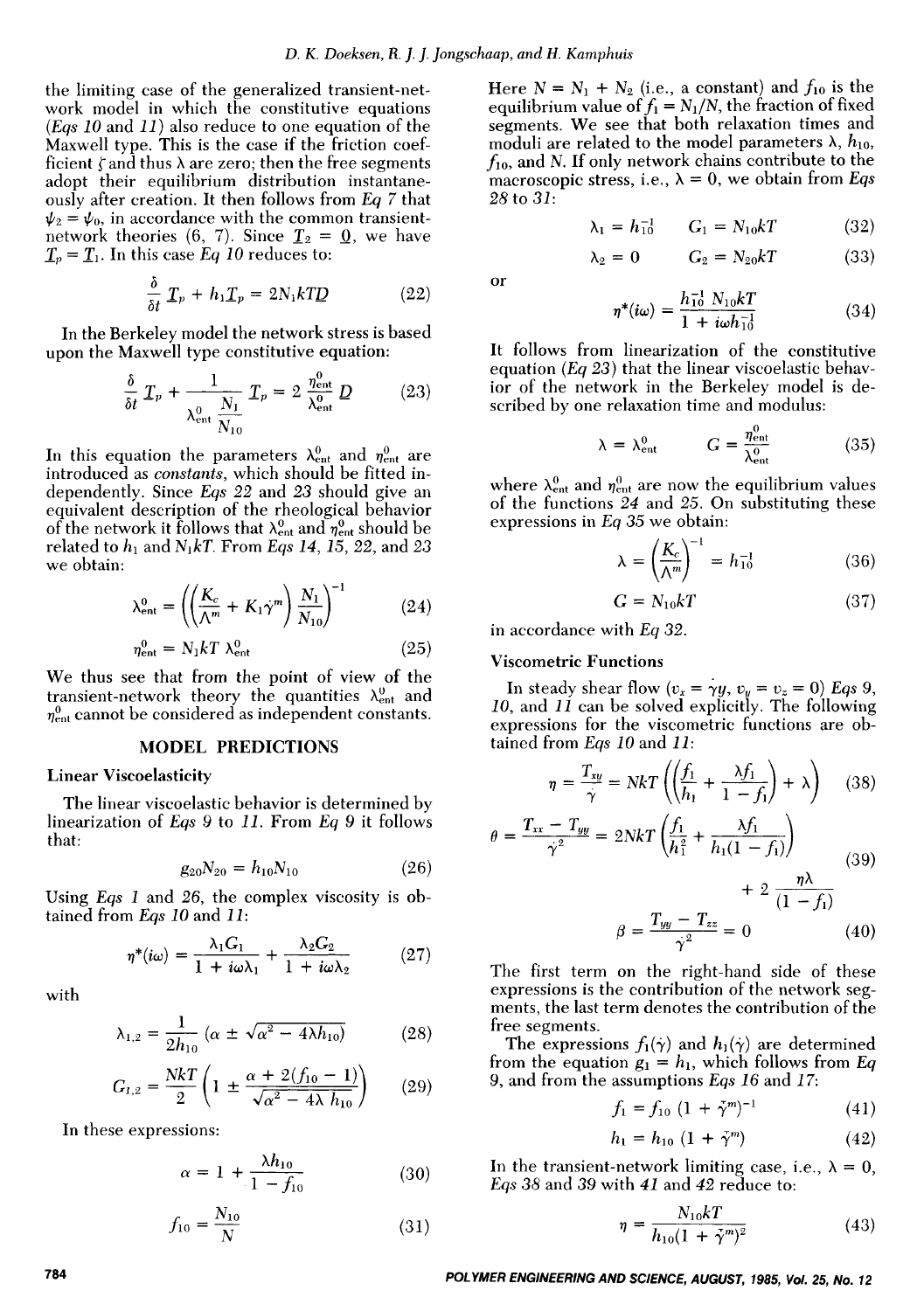$$
\theta = \frac{2N_{10}kT}{h_{10}^2(1+\bar{\gamma}^m)^3}
$$
(44)

The shear-rate dependence of the viscosity and the first normal stress difference coefficient of the network stress, postulated in the Berkeley kinetic network model, read:

$$
\eta_{\text{ent}} = \frac{\eta_{\text{ent}}^0}{(1 + \tilde{\gamma}^m)}\tag{45}
$$

$$
\theta_{\text{ent}} = \frac{\theta_{\text{ent}}^0}{(1 + \bar{\gamma}^m)^2} \tag{46}
$$

in which  $\eta_{\text{ent}}^0$  and  $\theta_{\text{ent}}^0$  are introduced as constants, to be fitted independently. It follows from *Eqs 43* and *44* in comparison with *Eqs 45* and *46,* that these expressions are not consistent with the proposed form *Eq 22* of the constitutive equation. If we compare the exponents in the denominators of *Eqs 43* to *46* it follows again that from the oint of view of transient network theory **vgnt** and **Bent** B cannot be considered as independent parameters but should be related to the parameters concerning the linear viscoelastic behavior (see also *Eq 25):* 

$$
\eta_{\text{ent}}^{0} = \frac{N_{10}kT}{h_{10}(1 + \bar{\gamma}^{m})}
$$
(47)

$$
\theta_{\text{ent}}^{0} = \frac{2N_{10}kT}{h_{10}^{2}(1 + \bar{\gamma}^{m})}
$$
(48)

## **The** Contribution of Friction to **the** Stress

We now again consider the generalized transientnetwork model in its complete form, i.e., *Eqs* 9 to 11, instead of the limiting case  $\lambda = 0$ . In this case the relaxation time  $\lambda$  is a parameter concerning the friction between the polymer molecules and the surrounding fluid (see *Eqs 7* and *11). So* in *Eqs 38*  and 39 all terms that contain  $\lambda$  are contributions of this friction to the viscosity and the first normal stress difference coefficient respectively. In the Berkeley model, a constant term  $\eta_{seg}$  is added to the expression for the shear viscosity *(Eq 45).* This term is related to the frictional stress that chains, according to this model, always carry, whether they are part of the network or dangling. This stress is believed to be purely viscous and proportional to the shear rate because the relevant relaxation time of the chains is always shorter than the time scale for entanglement network dynamics. The microscopic foundation of our expression *(Eq 38)* is somewhat different. One of the differences between the results obtained in the generalized transient-network model and the assumptions concerning segmental friction in the Berkeley model, is that in the Berkeley model the segmental contributions are constant whereas in *Eqs* 38 and 39 the terms comprising  $\lambda$ are shear-rate dependent. In the Berkeley model the segmental viscosity is attributed to the friction between the polymer chains and the fluid as well as the friction in the entanglements whereas in the generalized transient-network model we only have friction between the free segments and the fluid.

# **NUMERICAL RESULTS**

This section concerns a comparison between the model predictions of the generalized transient-network model when supplied with the kinetic functions *(Eqs 14* and *15)* and data reported in **Ref** *10*  for a solution of **4** percent polystyrene in arochlor. The shear-stress data of the same reference were used by Soong, **et** *al.* to evaluate their network model. The values of most parameters in the generalized transient-network model that fit the shearstress data are determined from steady-state viscosity measurements in the same way as was done in Ref. 2. Since the shape of the viscosity curve depends on the parameter *rn* and the dimensionless shear rate  $a\gamma h_{10}^{-1}$  (see *Eqs 38, 41, and 42), m is* estimated from the slope of the viscosity curve in the power law region and  $ah_{10}^{-1}$  is estimated from the onset of non-Newtonian behavior. Two other equations concerning parameters can be deduced from the asymptotic solutions of *Eq 38:* 

$$
\lim_{\hat{\gamma}\to 0} \eta = NkT \left( \frac{f_{10}}{h_{10}} + \frac{\lambda}{1 - f_{10}} \right) \tag{49}
$$

$$
\lim_{\dot{\gamma}\to\infty}\eta = NkT\lambda\tag{50}
$$

The determination of **NkTX** from *Eq 50* is not very accurate since the measured values of the viscosity are not constant even at the highest shear rates. Parameters  $h_{10}$  and  $f_{10}$  are determined from shearstress growth experiments by trial and error, under the condition of *Eq 49.* In this process the value of  $h_{10}^{-1}$  (dimension time) is found by means of a quantitative fit of the times at which the maxima of the shear stresses occur. The resulting parameter values are listed in **Table** *1.* 

The time dependence of the stresses in stress growth experiments, according to the generalized transient-network model, is determined by numerical integration of *Eqs 9, 10,* and *11.* 

**Figure** *1* shows the steady-shear viscosity as a function of the shear rate and **Fig.** *2* the shear-stress growth after inception of a steady-shear flow. Both figures also summarize the fits of the Berkeley network model and the experimental data.

Parameters  $\lambda$ ,  $h_{10}^{-1}$ ,  $f_{10}$ , and *N* of the generalized transient-network model reveal information about the network structure. The value of  $h_{10}^{-1}$ , i.e., 1.3 s, can be considered as a characteristic time connected with the process of annihilation of network chains. It gives the mean life-time of the network chains at rest. The fraction of all segments that are part of the network and the total number of segments per unit volume are given by  $f_{10}$  and N respectively. At rest the system may be considered as a real network for about 70 percent whereas **30**  percent consists of free segments.

The relaxation times and storage moduli can be calculated from parameters  $\lambda$ ,  $h_{10}$ ,  $f_{10}$ , and N by using *Eqs* 28 to *31.* The resulting values are listed in **Table** *1.* They give a global fit of the experimentally determined linear viscoelastic moduli.

Since the generalized network model includes predictions for normal stress differences, the first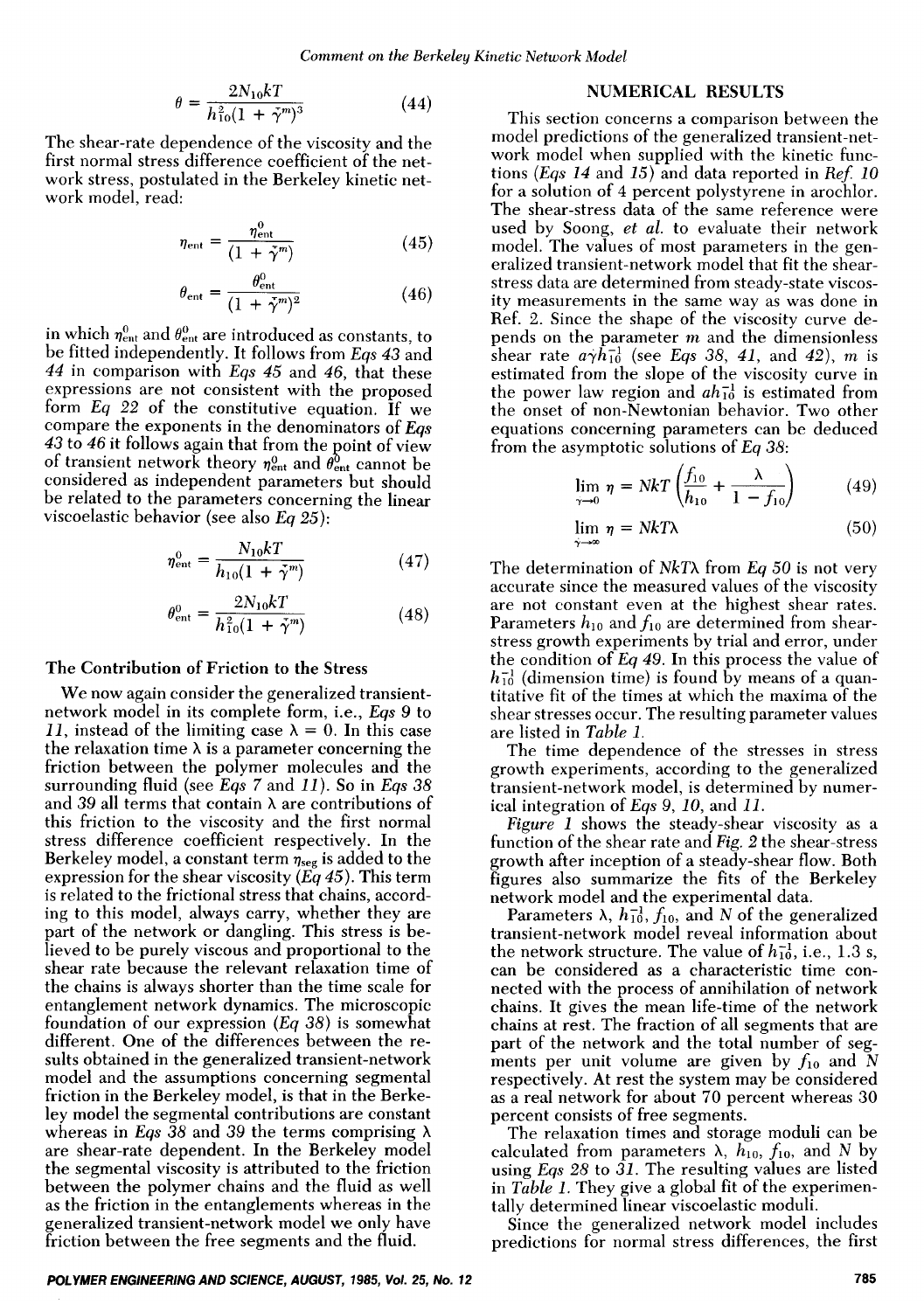

Fig. 1. The shear viscosity as a function of the shear rate for a solution of 4 percent polystyrene in Arochlor at 298 K. (0 measured,  $\longrightarrow$  calculated from the Berkeley network model using formulas and parameters from (2), - $-$  calculated from the generalized transient-network model using the parameters of Ta $ble 1.)$ 



Fig. 2. The dimensionless shear stress of a solution of 4 percent polystyrene in Arochlor after inception of steady-shear flow, at 298 K.  $(- - -$  measured,  $- -$  calculated from the Berkeley network model using formulas and parameters as stated in  $(2)$ , calculated from the generalized transient-network model using the parameters of Table 1.)

normal stress difference coefficient as a function of the shear rate and the first normal stress difference as a function of time in stress growth and relaxation experiments were also compared with data reported in Ref. 10. These calculations resulted in qualitative fits of the experimental data in which only the shape of the curves is correct.

## **CONCLUSION**

Using the kinetic assumptions of the Berkeley network model  $(1-5)$  in the generalized transientnetwork model  $(8, 9)$  a set of constitutive equations is obtained which in the transient-network limiting case is similar to the network part of the Berkeley kinetic network model. However, in the generalized transient-network model the parameters in the kinetic expressions, the constitutive equation and

| Table 1. Model Parameters from Measurements on a 4  |  |
|-----------------------------------------------------|--|
| Percent Solution of Polystyrene in Aroclor at 298 K |  |

| <b>Model parameters</b>         | <b>Relaxation times</b><br>and moduli |
|---------------------------------|---------------------------------------|
| $\lambda = 0.015$ s             | $\lambda_1 = 0.015$ s                 |
| $h_{10}^{-1} = 1.3$ s           | $\lambda_2 = 1.3$ s                   |
| $f_{10} = 0.7$                  | $G_1 = 60$ Nm <sup>-2</sup>           |
| $N = 5.10^{22}$ m <sup>-3</sup> | $G_2 = 150$ Nm <sup>-2</sup>          |
| $a = 0.32$                      |                                       |
| $m = 0.5$                       |                                       |

the expressions derived for the viscosity and the first normal stress difference coefficient are not independent as is assumed by Soong, et al. In using the usual form of the generalized network model we also obtain an expression of the so-called segmental friction. In our case this segmental friction is not a constant as was assumed by Soong, et al but dependent on the shear rate. It has therefore been shown that the basic assumptions in the theory of Soong, et al can be derived from the context of the generalized transient-network model in a consistent way. Moreover since the generalized transient-network model is totally based upon microscopic considerations, the parameters in this model reveal information about the structure of the system whereas the Berkeley model also contains a number of macroscopic parameters. Evaluating the same experimental data as were used by Soong, et al. the generalized transient-network model with the kinetics of the Berkeley model fits the steady-state viscosity and the shear-stress growth experiments. This indicates that these kinetic assumptions give a rather good fit of the actual behavior of the polymeric system. Further progress is expected from the introduction of a spectrum of relaxation times, and from a modification of the assumptions of affine deformation and of the linearity of the force law of segmental springs.

#### **NOMENCLATURE**

- = model parameter  $(Eq 20)$  $\boldsymbol{a}$
- $=$  rate-of-strain tensor
- = fraction of segments of type  $i$
- $\frac{D}{f_i}$ <br> $G_i$  $=$  storage moduli
- $=$  creation functions  $g, g_i$
- $h, h_i$  $=$  annihilation functions
- $\boldsymbol{H}$  $=$  spring constant
- k = Boltzmann's constant

 $K_c, K_1$  = model parameters (*Eq 13*)

- $=$  velocity-gradient tensor L
- $\boldsymbol{m}$  $=$  model parameter (*Eq 13*)
- N  $=$  total segment density
- N,  $=$  density of segments of type i
- $=$  segment vector  $\underline{q}$
- ŧ  $=$  time
- T  $=$  absolute temperature
- $\overline{T}$ = macroscopic-stress tensor
- $=$  structural factor  $\pmb{\chi}$

Greek symbols

 $=$  dimensionless factor defined in Eq 30  $\alpha$